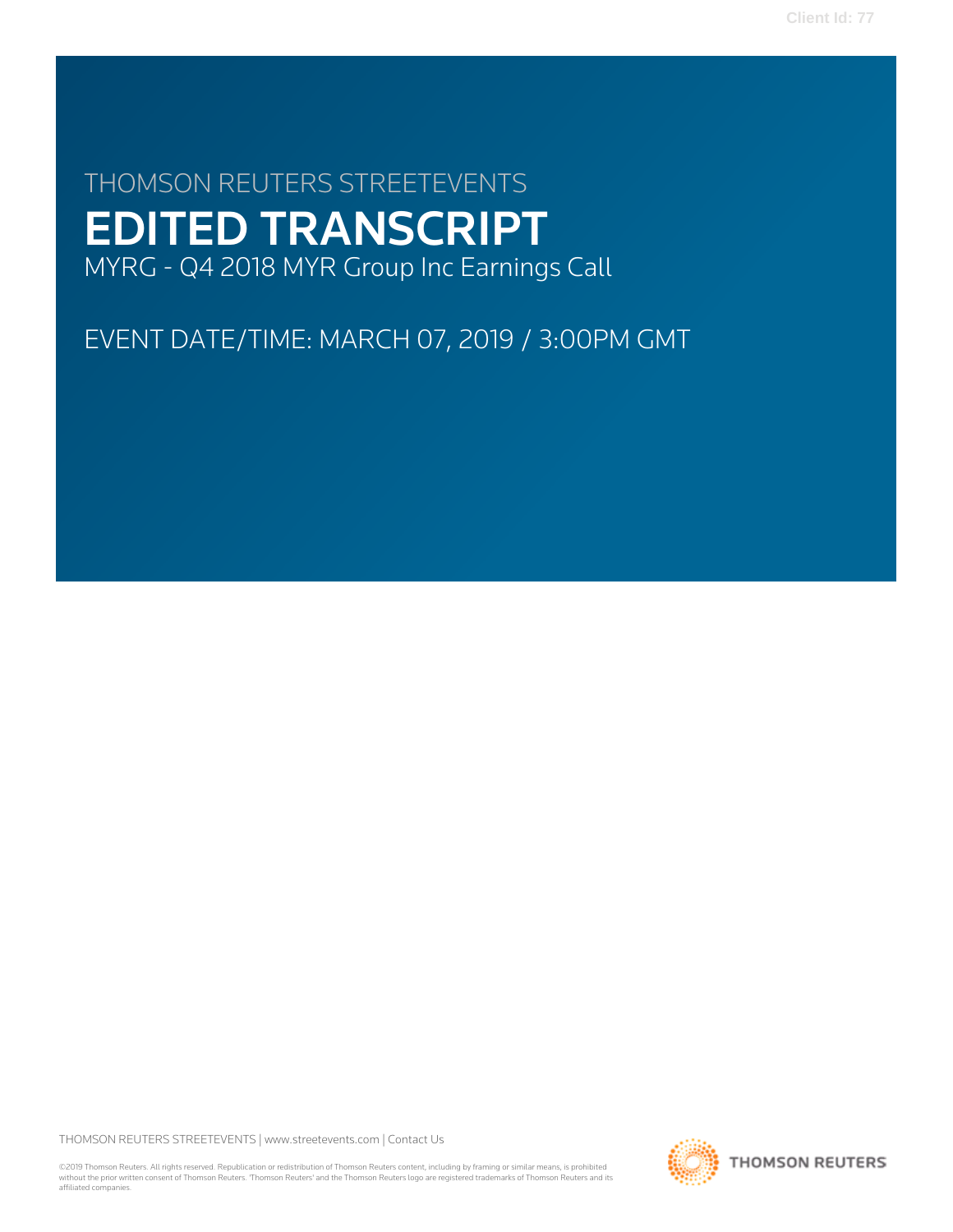## **CORPORATE PARTICIPANTS**

**[Betty R. Johnson](#page-2-0)** MYR Group Inc. - Senior VP, CFO & Treasurer **[Jeffrey J. Waneka](#page-5-0)** MYR Group Inc. - Senior VP and COO of Commercial & Industrial **[Richard S. Swartz](#page-2-1)** MYR Group Inc. - President & CEO **[Tod M. Cooper](#page-3-0)** MYR Group Inc. - Senior VP & COO of Transmission and Distribution

# **CONFERENCE CALL PARTICIPANTS**

**[Andrew John Wittmann](#page-7-0)** Robert W. Baird & Co. Incorporated, Research Division - Senior Research Analyst

**[Jonathan Paul Braatz](#page-10-0)** Kansas City Capital Associates - Partner and Research Analyst

**[Noelle Christine Dilts](#page-9-0)** Stifel, Nicolaus & Company, Incorporated, Research Division - VP & Analyst

**[Tahira Afzal](#page-6-0)** KeyBanc Capital Markets Inc., Research Division - MD, Associate Director of Equity Research, and Equity Research Analyst

**[Steven D. Carr](#page-1-0)** Dresner Corporate Services, Inc. - EVP and MD

## **PRESENTATION**

#### **Operator**

<span id="page-1-0"></span>Good day, ladies and gentlemen, and welcome to the MYR Group's Fourth Quarter 2018 Conference Call. (Operator Instructions) As a reminder, this call is being recorded. I would now like to introduce your host for today's conference, Mr. Steve Carr of Dresner Corporate Services. Please go ahead.

## **Steven D. Carr** - Dresner Corporate Services, Inc. - EVP and MD

Thank you, Christie, and good morning, everyone. I'd like to welcome you to the MYR Group conference call to discuss the company's fourth quarter and full year results for 2018. Joining us on today's call are Rick Swartz, President and Chief Executive Officer; Betty Johnson, Senior Vice President, Chief Financial Officer and Treasurer; Tod Cooper, Senior Vice President and Chief Operating Officer of MYR Group's Transmission and Distribution segment; and Jeff Waneka, Senior Vice President and Chief Operating Officer of MYR Group's Commercial and Industrial segment.

If you did not receive this morning's press release, please contact Dresner Corporate Services at (312) 726-3600, and we will send you a copy or go to www.myrgroup.com, where a copy is available under the Investor Relations tab.

Also a replay of today's call will be available until Thursday, March 14, 2019 at 11:59 p.m. Eastern Time by dialing (855) 859-2056 or (404) 537-3406 and entering conference ID 7488347.

Before we begin, I want to remind you this discussion may contain forward-looking statements. Any such statements are based upon information available to MYR Group management as of this date, and MYR Group assumes no obligation to update any such forward-looking statements. These forward-looking statements involve risks and uncertainties that could cause actual results to differ materially from forward-looking statements. Accordingly, these statements are no guarantee of future performance. These risks and uncertainties are discussed in the company's Annual Report on Form 10-K for the year ended December 31, 2018, and in yesterday's press release.

Certain non-GAAP financial information will be discussed on the call today. A reconciliation of this non-GAAP information to the most comparable GAAP measure is set forth in yesterday's press release.

With that said, let me turn the call over to Rick Swartz

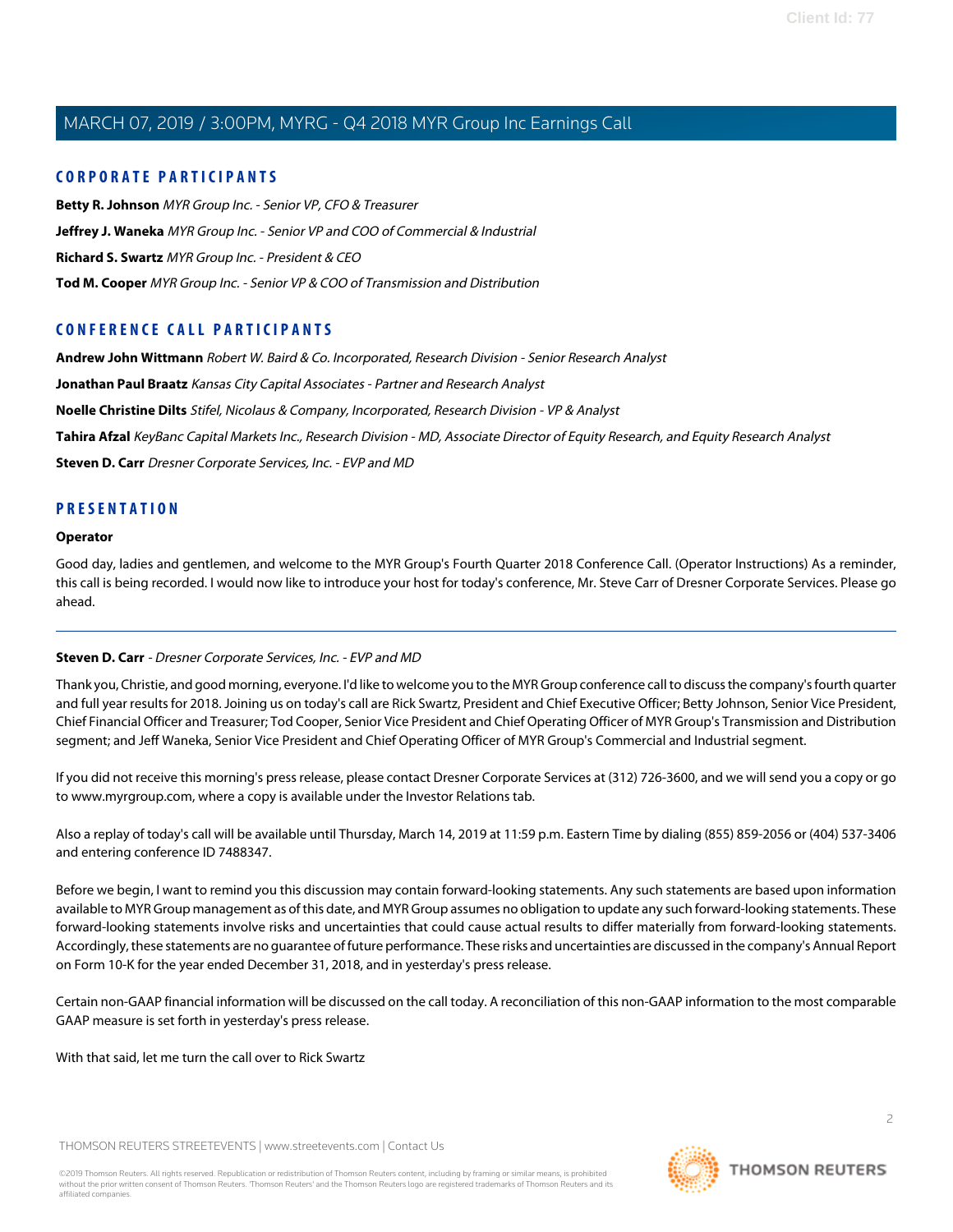## <span id="page-2-1"></span>**Richard S. Swartz** - MYR Group Inc. - President & CEO

Good morning, everyone. Welcome to our fourth quarter and full year 2018 conference call to discuss financial and operational results. I'll begin our call today by providing a summary of our fourth quarter and full year results and then turn the call over to Betty Johnson, our Chief Financial Officer, for a more detailed financial review. Following Betty's discussion, Tod Cooper and Jeff Waneka, our Chief Operating Officers for our T&D and C&I segments, will provide industry outlooks and discuss some of MYR Group's opportunities going forward. I will then conclude with some closing remarks and open the call up for your comments and questions.

Fourth quarter 2018 revenues of \$446.3 million marked a record high for MYR. We also achieved record revenues for the full year of 2018 of \$1.53 billion, as well as increases in gross profit, earnings per share, net income and EBITDA as compared to our full year 2017. Our record backlog of \$1.1 billion at the end of 2018 reflects a diverse project pipeline of activity throughout the U.S. and Western Canada. It also demonstrates that our efforts to grow our business and better meet the needs of our customers are generating opportunities and project awards in every region we serve.

In addition to organic and acquisition growth initiatives that expanded our geographic footprint and broadened our range of services, we focused on key operational objectives in 2018 to not only make us bigger, but better. We further enhanced our training programs to ensure employees have a wider array of professional development courses to expand their technical expertise and leadership potential. Our various subsidiaries now have new opportunities to share resources, combine best practices, broaden our service offerings and deliver greater value to our clients.

Our T&D segment continued to bid and win work that largely comprised a mix of smaller to midsize projects, which reflects our focus on rebalancing our portfolio of work to limit reliance on large projects. As our T&D expertise increases in size and diversity, we believe our experience positions us favorably for significant opportunities in 2019 and beyond.

Recent announcements regarding planned investments in electrical infrastructure demonstrates that our clients are continuing to prioritize needs to repair, replace and upgrade aging systems, invest in new technology, meet renewable standards and protect the security and reliability of the electric grid.

Our C&I segment expanded its service array and geographic footprint in 2018 with the acquisition of the Huen Companies, and continues to win complex, high-profile projects due to specialized capabilities in market such as transportation, health care, high-tech, data centers and aviation. We expect strong growth to continue in our new and established markets, and that our core competencies will set us apart for opportunities throughout the U.S. and Western Canada.

We know that constant sustainable improvement is important to the future of our business, especially in today's fast-moving competitive landscape. To further advance as a contract for an employer of choice, we will continue to discover new ways to meet our client's greatest challenges, evaluate and implement processes that streamline our business operations, strengthen our competitive position and provide positive work environments and opportunities for our employees.

<span id="page-2-0"></span>Now Betty will provide details on our fourth quarter and full year 2018 financial results.

#### **Betty R. Johnson** - MYR Group Inc. - Senior VP, CFO & Treasurer

Thank you, Rick, and good morning, everyone. On today's call, I will be reviewing our quarter-over-quarter results for fourth quarter 2018 as compared to fourth quarter 2017.

Our fourth quarter 2018 revenues were \$446.3 million, a record high, which represents an increase of \$72.8 million or 19.5% compared to the same period last year. Both our T&D and C&I segments experienced record high revenues this quarter.

T&D revenues were \$257.2 million, up 12.9% compared to the same period last year. The breakdown of T&D revenues was \$181.7 million for transmission and \$75.5 million for distribution.

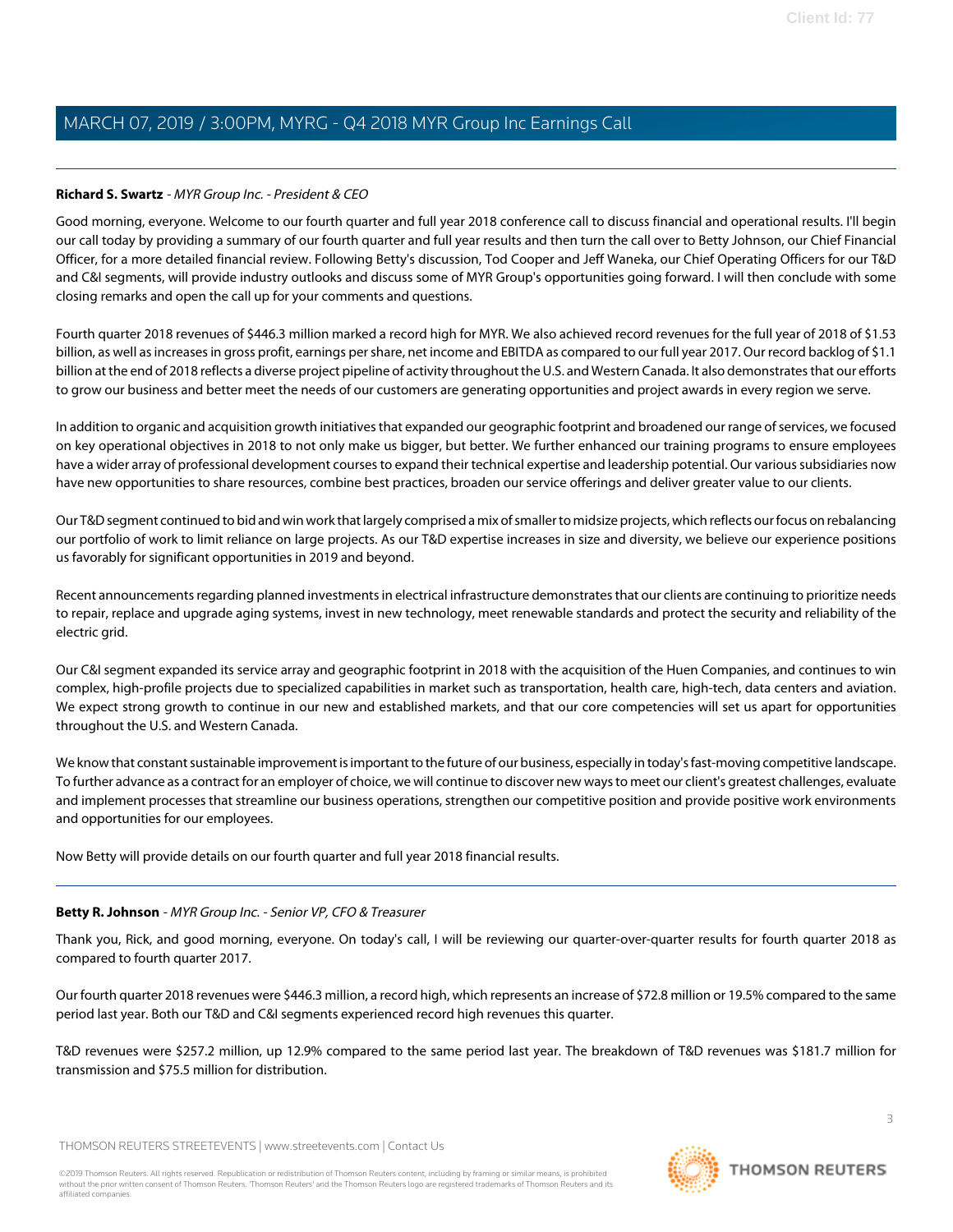C&I revenues were \$189.1 million, an increase of 29.8% compared to the same period last year. The C&I segment includes increased revenues related to the recent acquisition of Huen Companies, increased spending from new and existing customers and increased volume at certain organic expansion locations.

Our gross margin was 10.6% for the fourth quarter of 2018 compared to 9.9% for the same period last year, which was primarily due to improvements in efficiency and organic expansion results. The increase in gross margin was also favorably impacted by \$1.6 million of estimate changes on certain contracts associated with the acquisition of Huen Companies. These changes of estimates are subject to margin guarantees under our purchase agreement and represent potential contingent consideration for-- which an offset is recognized in other expenses.

SG&A expense was \$30.1 million, an increase of \$6.1 million compared to the same period last year. This increase was primarily due to SG&A expenses related to the acquired Huen Companies, higher employee-related expenses to support operations and higher bonus costs. SG&A as a percentage of revenues were 6.7% for the quarter as a result of leveraging our higher volume of revenues.

Other expense was \$1.6 million for the fourth quarter of 2018, primarily attributed to the contingent consideration related to margin guarantees on certain contracts associated with the acquisition of Huen Companies that I mentioned earlier. After recognizing the contingent consideration amounts, which are the results of favorable changes and estimates on projects and process before the acquisition, the Huen Companies contributed approximately \$500,000 of pretax income since being acquired. We continue to believe that the Huen Companies will have operating performance consistent with performance of our other C&I business units once all margin guarantees are finalized by the end of the second quarter of 2019.

Our tax rate for the fourth quarter of 2018 was 26.1%. This compares to a tax benefit in the fourth quarter 2017 due to recording of \$7.8 million benefit for the onetime revaluation of our net deferred tax liabilities to the new 21% federal corporate rate resulting from the enactment of the 2017 Tax Act.

Fourth quarter 2018 net income attributed to MYR Group was \$10.7 million or \$0.64 per diluted share compared to \$13.6 million or \$0.82 per diluted share for the same period last year. The fourth quarter 2017 net income did include a \$0.47 per share benefit from the adjustment noted earlier related to the 2017 Tax Act.

Total backlog as of 12/31/18 was \$1.1 billion, consisting of \$495 million for the T&D segment, \$651.7 million for the C&I segment. This represents an increase in both segment sequentially and from the prior year, and another record for the total of C&I backlog.

Turning to the December 31, 2018 balance sheet. We had approximately \$89.8 million of funded debt, \$170.5 million in availability under our credit facility and \$191.8 million of working capital. We generated free cash flow of \$15.1 million during the quarter, more than double the amount of the prior year.

<span id="page-3-0"></span>In summary, we are pleased with our results this quarter, which reflect year-over-year improvements in revenue, gross margins, EBITDA, free cash flow and backlog. We look forward to 2019, and believe our strong balance sheet and borrowing capacity are sufficient to support our working capital needs, property and equipment investments, strategic acquisition and organic growth initiatives and bonding requirements.

I'll now turn the call over to Tod Cooper, who'll provide an overview of our Transmission and Distribution segment.

## **Tod M. Cooper** - MYR Group Inc. - Senior VP & COO of Transmission and Distribution

Thanks, Betty, and good morning, everyone. Throughout 2018, our project portfolio reflected a balanced mix of T&D opportunities of all types and sizes. Bidding and project activity represented a unique and varied mix of projects.

In addition to our traditional Transmission and Distribution work, we performed work in the T&D sector that included wind and solar interconnections, several large transmission line river crossings, physical security barriers for critical infrastructure substations and we began the onshore portion of interconnect work associated with an Offshore Wind Project. All of this demonstrates our ability to provide an array of services throughout our footprint.

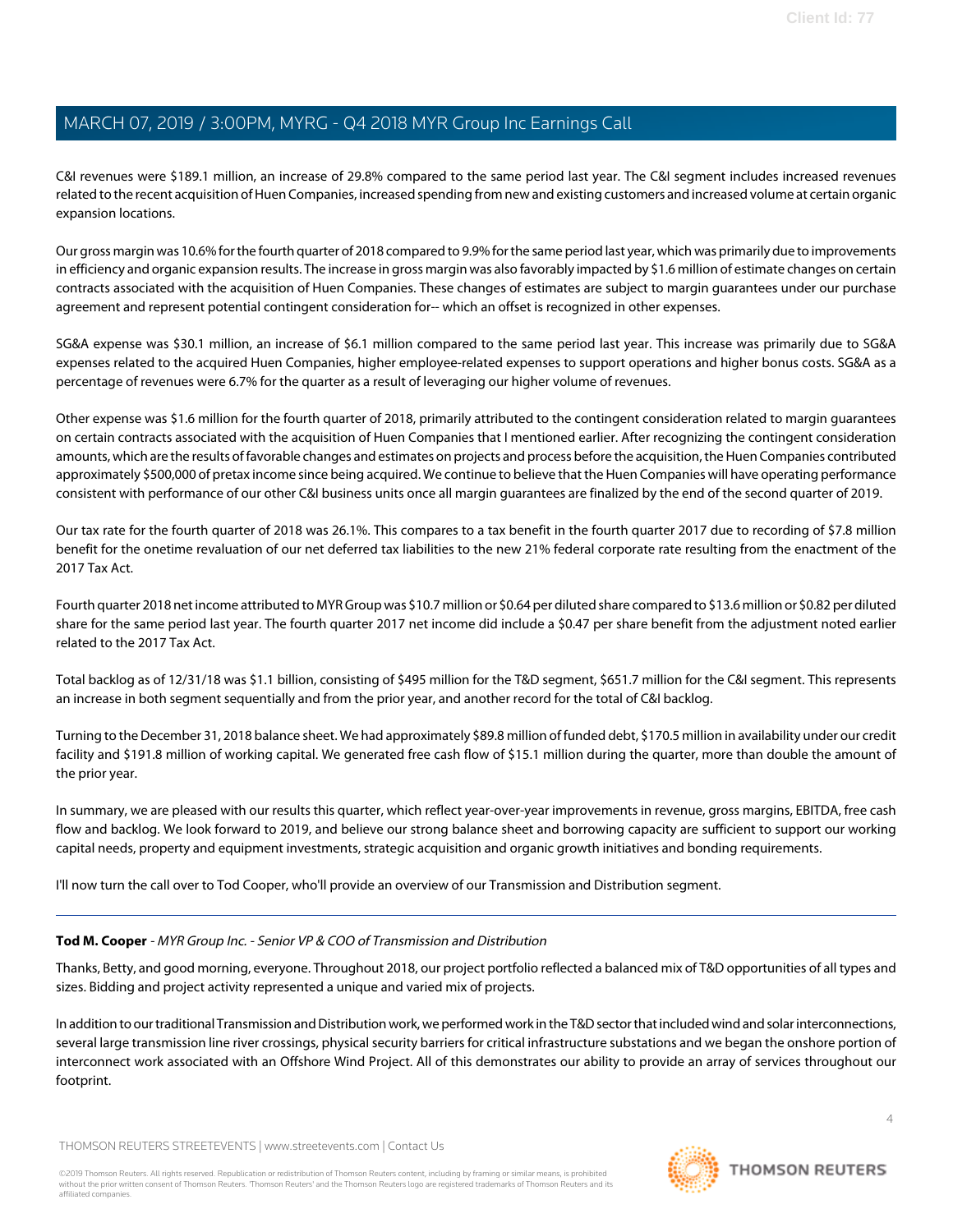Some notable project awards in 2018 included the Rochester area reliability project in New York, which is just getting underway and consists of new 115 KV and 345 KV transmission lines and structure relocations for Rochester gas and electric, to serve around 230 KV transmission line and substation project for LS Power, which is a series of grade updates in Delaware in Southern New Jersey, and the Surry to Skiffes Creek 500 KV transmission line for Dominion, which spans across the James River in Virginia.

In late 2018, we were awarded the Duff to Coleman 345 KV transmission line in Kentucky and Indiana for Republic Transmission. The project was won through a competitive transmission process for the Midwest Independent System Operator, or MISO. We also started work in late 2018 on the 60-mile, 500 KV Harry Allen to Eldorado transmission line in Nevada for DesertLink, LLC, a wholly-owned subsidiary of LS Power. This project is scheduled for completion in early 2020.

Recent industry announcements indicate there are continued drivers for transmission spending, including pent-up demands to replace and modernize aging infrastructure and continuing growth in renewable generation sources requiring an interconnection to the electric grid. Existing customers such as Oncor Electric Delivery, PSE&G, Duke Energy and NextEra announced large spending forecast. Oncor disclosed approximately \$2.5 billion of off-balance sheet CapEx due 2019. PSE&G is planning between \$12 billion and \$16 billion in grid modernization, reliability and clean energy investments. And Duke Energy has announced plans to direct nearly \$30 billion towards electric utilities and infrastructure, and \$1.5 billion towards commercial renewables through 2022.

Past announcements by NextEra state that they plan to spend nearly \$32 billion between 2018 and 2020, and renewable energy development projects could potentially account for approximately half of their planned CapEx. NextEra's subsidiary, Florida Power & Light, recently announced a groundbreaking 30x30 plan to install more than 30 million solar panels by 2030 to make the state of Florida a world leader in the production of solar energy.

Our long-term client, American Electric Power, indicated they have \$2.7 billion in their 2019 to 2023 capital plans for renewable generation. This amount is included in AEP's overall \$24.9 billion capital plan for Transmission and Distribution operations that encompasses advanced infrastructure, innovative technologies and cleaner generation sources.

We are encouraged by these industry developments, which help to substantiate our business model that prioritizes geographic growth and expansion of capabilities for existing and new markets. We believe we are well positioned and equipped to meet the changing needs of our customers throughout every region we serve, and are excited about the prospects for growth in renewable energy and related technologies.

Turning to the distribution side of our business. Work remains steady throughout 2018 as we perform services through several ongoing long-term Master Service Agreements with clients across the U.S. Drivers for distribution work continue to be a solid housing market, aging infrastructure and grid modernization, which will play a major role in minimizing disruptions and maintaining reliability.

Our nationwide reach on organic growth initiatives over the past few years have expanded our ability to capture a greater share of distribution work, extend existing contract awards and identify new opportunities under favorable market conditions. Along with expanding our capabilities, we continue to focus on all phases of project management and safety performance, the implementation of our new internally developed project management program and the continuous efforts of our safety training team to identify trends and develop training programs, will keep us positioned as a premier contractor of choice for our clients.

In summary, we believe the T&D markets holds tremendous opportunity as we expand and develop our customer base and further invest in our market leadership position. We will devote our energy and resources to raising the bar throughout every facet of our company to ensure our clients, employees and stockholders all continue to benefit through our efforts.

I'll now turn the call over to Jeff Waneka, who will provide an overview and outlook of our Commercial and Industrial segment.

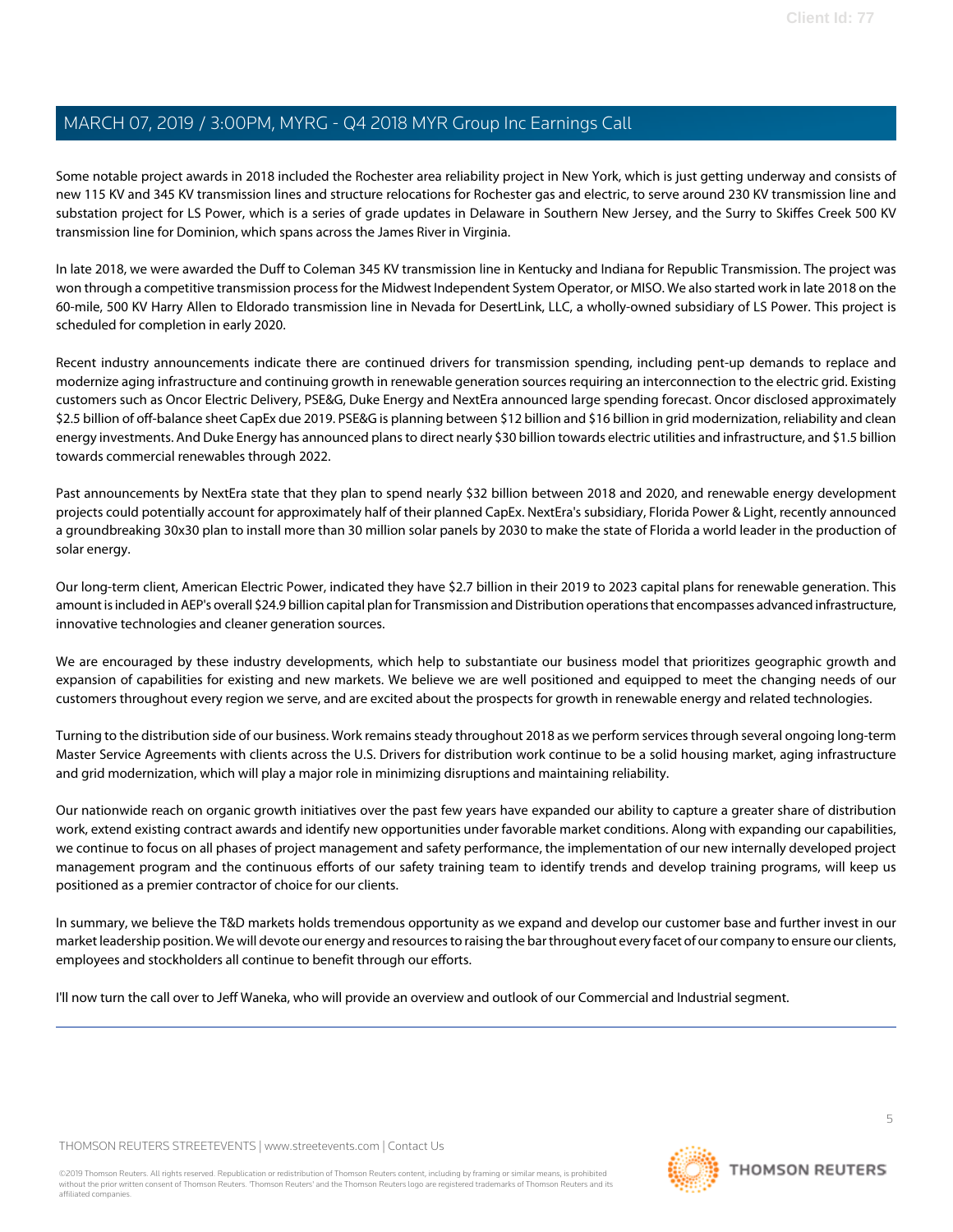## <span id="page-5-0"></span>**Jeffrey J. Waneka** - MYR Group Inc. - Senior VP and COO of Commercial & Industrial

Thanks, Todd, and good morning, everyone. We entered 2018 focused on increasing our value proposition to clients by providing increased procurement support, preconstruction services and project preplanning, which is proving successful on a variety of fronts. These offerings are viewed favorably as our clients seek greater engagement to improve their award efficiency. We experienced consistent and steady growth in backlog and revenue quarter-over-quarter throughout 2018. Our increased sales effort includes training on lean processes and integrated delivery services, which will continue in 2019. We believe the value we provided our customers throughout 2018 establish momentum for the next few quarters and beyond.

In addition to our improved sales efforts, we have maintained a strong focus on the fundamentals of execution, providing a solid blocking and tackling necessary to compete when the market is at its peak. Execution fundamentals are especially important when construction projects are stressed by manpower shortages, material uncertainty, accelerated schedules and ongoing margin compression. We believe our ever-present attention to the fundamentals will keep us prepared to be competitive in varying market conditions.

Turning to our market outlook. We are pleased with our fourth quarter awards because they fit well into our business plan. We believe that transportation funding will drive growth, especially along the West Coast, and recent project awards in California, Washington and Vancouver, Canada confirm our efforts to expand transit capabilities in many of our offices.

As our transportation portfolio expands, so do invitations to join select teams fund these increasingly technical pursuits.

Throughout the Southwest and the Rocky Mountain Front Range, data center and high-tech manufacturing projects continue to offer opportunities that align with our capabilities. These highly technical projects have long been strength in this region, and our tenured engagement with general contractors and design firms indicates there will be consistent activity throughout 2019.

Moving to air transportation. International airports are refocusing capital programs on the redesign of terminals and their amenities, essentially turning them into next generation shopping malls with extensive retail offerings, fitness and wellness centers and short-term sleeping and resting areas. We already have teams working in a number of these international airports, which should provide ample opportunity as these transitional projects come to market.

At Denver International Airport, we are already seeing strong bidding activity, and believe several other airports will follow suit throughout 2019.

Moving to our subsidiary offices in the Midwest and Northeast. Bidding activity steadily increased through 2018, leading to fourth quarter awards in several desirable markets, namely, mixed-use developments, institutional building renovations and hospital upgrades. Our sales personnel were highly engaged in these developments as they advance through the approval process, which we expect will establish a sturdy foundation for the construction teams to build upon.

According to FMI's latest forecast, health care spending is expected to temper to inflationary levels in 2019. However, our bidding activity on health care facilities has remained strong. Items expected to impact future health care spending include: increased modular construction and streamlined project execution; technological breakthroughs, such as telehealth, wearable health technologies and artificial intelligence, hold potential to temper our growing need for traditional health care facilities. Because we have an exceptional health care resume and have continually focused on advancements in technology, we believe we'll remain a preferred contractor, helping our health care clients navigate these industry changes.

As mentioned earlier, we believe we established good momentum through 2018 that has carried nicely into the new year. Our chosen markets are very robust and our committed relationships are generating a host of complementary pursuits. We will stay diligent in managing the fundamentals to create value for our customers, shareholders and employees.

Thanks, everyone, for your time today. I'll now turn the call back to Rick Swartz, who'll provide us with some closing comments.

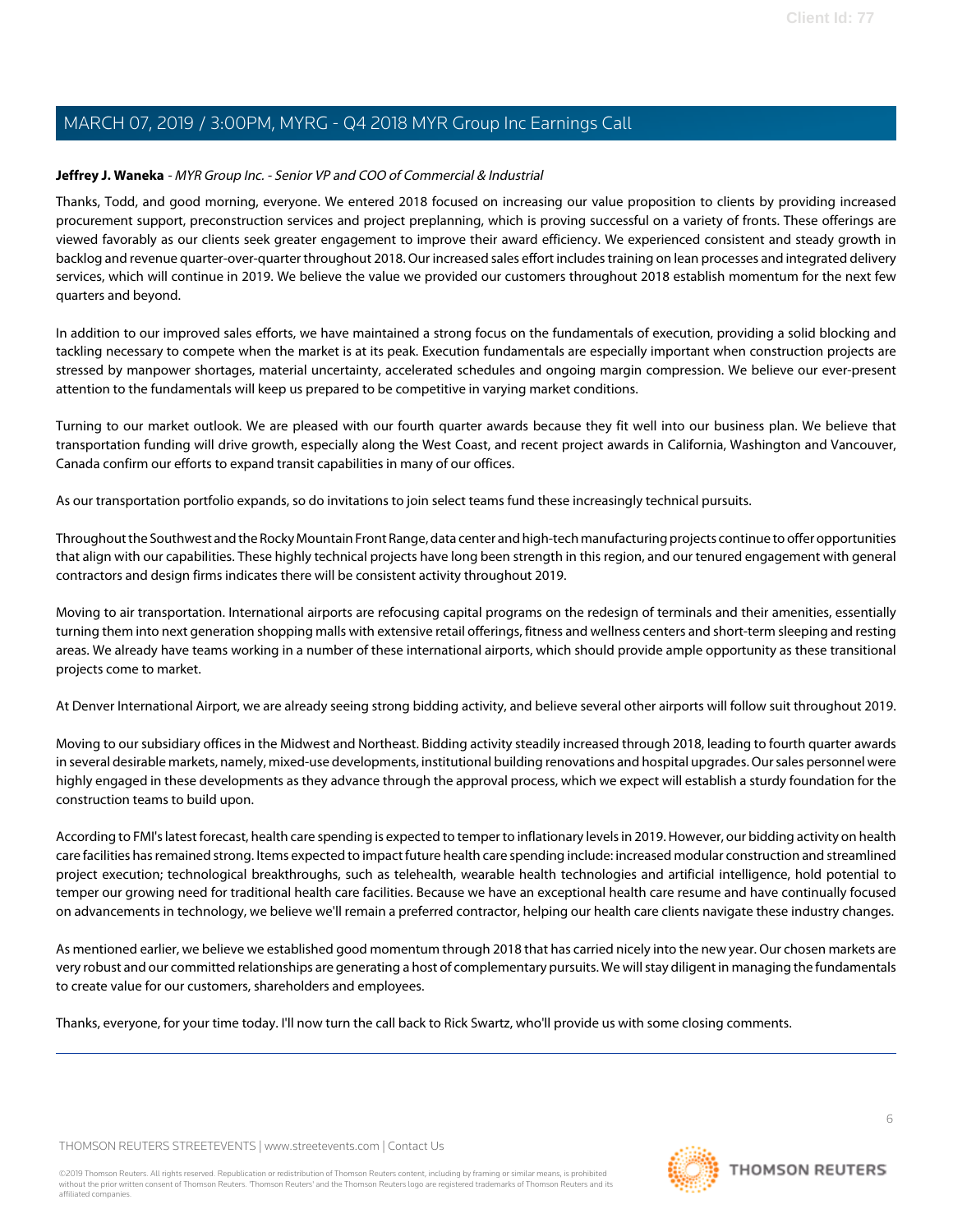#### **Richard S. Swartz** - MYR Group Inc. - President & CEO

Thank you for those updates, Betty, Tod and Jeff. We are inspired, committed and proud of our achievements. With 2019 already underway, we will remain focused on our key strategic imperatives on delivering financial results, maintaining operational and organizational excellence and providing optimal customer satisfaction, all of which should allow us to execute a sustainable, long-term growth model and to evolve and operate most effectively in an ever-changing business climate.

Our compliments are the byproducts of our talented employees who roll up their sleeves and bring new ideas to tackle our toughest challenges, while embodying the culture, vision and future of our company.

To conclude, on behalf of Betty, Tod, Jeff and myself, I sincerely thank you for joining us on the call today. I look forward to updating you on future calls. Operator, we are now ready to open the call up for comments and questions.

## **QUESTIONS AND ANSWERS**

#### **Operator**

<span id="page-6-0"></span>(Operator Instructions) Our first question is from Tahira Afzal with KeyBanc capital.

**Tahira Afzal** - KeyBanc Capital Markets Inc., Research Division - MD, Associate Director of Equity Research, and Equity Research Analyst

I quess, first question. If you look at the first -- if you look at the fourth quarter earnings power, pretty impressive. Is this a starting point for us into the year coming up given your upbeat commentary? Are there some seasonality nuances, like I'm sure in the first quarter we need to take into account?

#### **Richard S. Swartz** - MYR Group Inc. - President & CEO

Yes. On the fourth quarter, we had really, well, good weather across the country. We had some projects we're pushing for completion. In the first quarter, we always have that weather impact that hits us. It hits us at first and going into the second quarter, so we'll the see that kind of consistent. If you track us over the past where we've been, I would look for that same kind of revenue drop during that first quarter.

**Tahira Afzal** - KeyBanc Capital Markets Inc., Research Division - MD, Associate Director of Equity Research, and Equity Research Analyst

Got it. And very healthy margins on the T&D side. Can you provide a little more color on what pathway we should expect going forward? Are you now, given the visibility you have on the projects that are now in progress, is this a more consistent margin profile for the next year?

#### **Richard S. Swartz** - MYR Group Inc. - President & CEO

We certainly hope so. I mean, we're always striving to improve our margins wherever we can. We have some projects that go extremely well, and then we have some that take a slight dip. But we're always trying to increase that wherever we can, Tahira.

#### **Operator**

Our next question is from Andrew Wittmann with Baird.

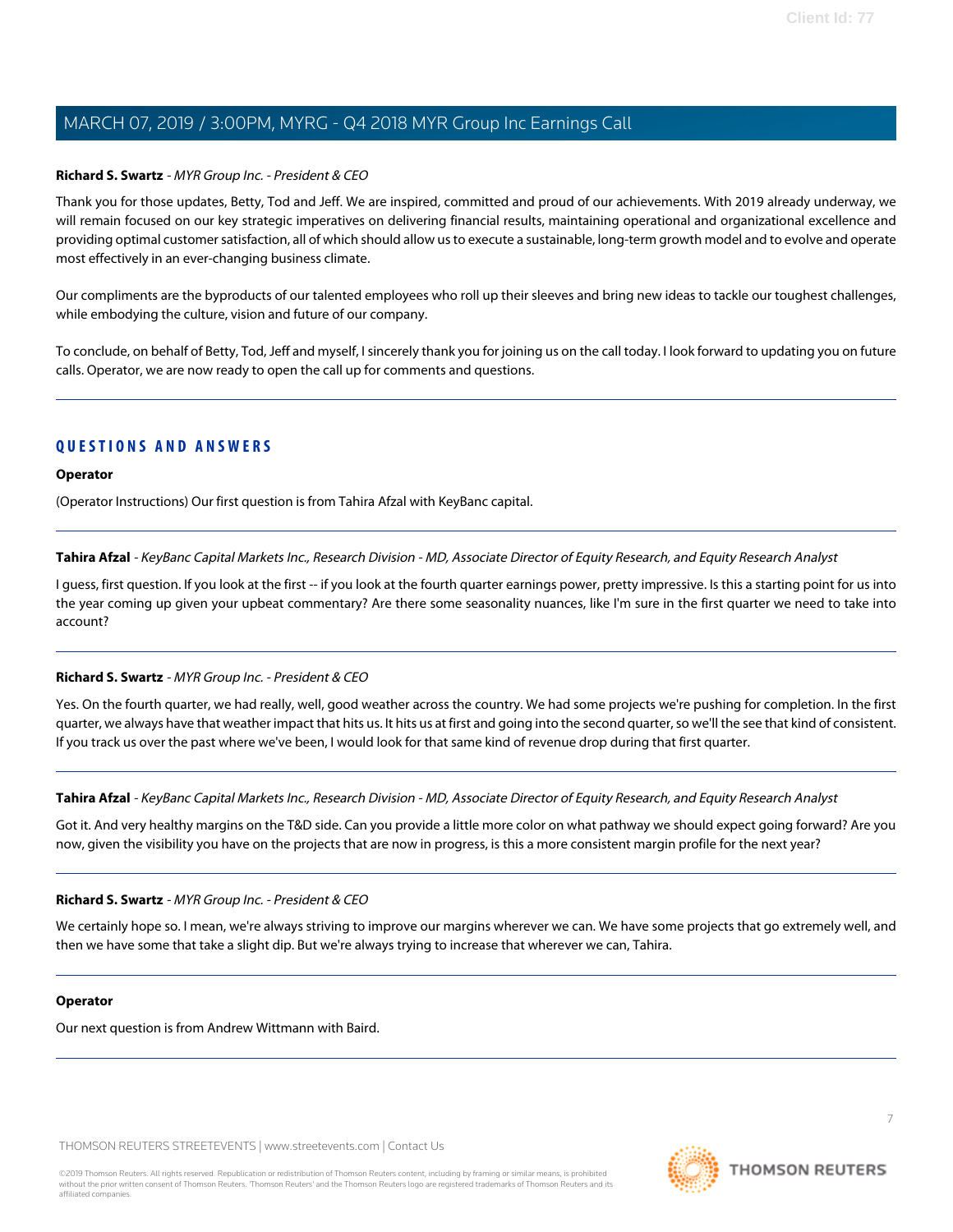#### <span id="page-7-0"></span>**Andrew John Wittmann** - Robert W. Baird & Co. Incorporated, Research Division - Senior Research Analyst

I guess, I'm going to just build on the -- I'm going to build on the last question a little bit here. And maybe if you could talk, Rick, about the mix of larger projects that you're seeing in T&D. It sounded like in Tod's script there, there were some notable wins than we've seen in a while. Can you talk about -- and quantify if you could, that would be super helpful, how much larger project work you're working on today versus maybe the year-ago period? And may be, I mean, I guess, the question last -- the last question was focused more around can margins be consistent, but if the large project mix is up, shouldn't margins be higher potentially next year?

#### **Richard S. Swartz** - MYR Group Inc. - President & CEO

Well, let me start a little bit, the end of that question. I quess, where part of our press release says large projects, it should have said our contributions from the large project group that -- and they're working on small to midsize projects. So really, it's that midsize project where we saw those margin gains come in. This quarter, we really as I said last year, we really, we finished off the project we had down in Texas for LS Power and really didn't have much large project work going on the T&D side. We continue to see those projects pushed out. So we really put a focus over the last couple of years of building our base T&D business to be able to encompass all those small to midsize work and move from one project to the other. So I have those lined up. And we've also worked heavily, and Tod, I don't know if you have anything to add on the MSA work we've kind of tried to capture over time?

#### **Tod M. Cooper** - MYR Group Inc. - Senior VP & COO of Transmission and Distribution

Yes. Our MSA work has always been a big part of our company, and we have several MSAs that go back decades, and we've recently, over the last couple of years, picked up some additional MSAs. And that's both in distribution and transmission work. The ones on the transmission side -- and going back to wrap and talk a little bit about the projects in the script that we referenced there. I would consider those, kind of on par with what we saw in 2018. Not the megaprojects but some nice sized projects. And we're going to see something similar in '19. And we still see some of the megaprojects getting pushed out due to regulatory delays in permitting and issues such as that. We look at '18 and '19 to be kind of on par with each other.

## **Andrew John Wittmann** - Robert W. Baird & Co. Incorporated, Research Division - Senior Research Analyst

Okay. That's helpful. And then my last question, I think, for today is going to be the question I ask often times, which is about the backlog, which is clearly growing significantly and it's relative burn rate as the composition of the projects inside that backlog continue to change, specifically, obviously, the C&I backlog has grown more rapidly than the T&D backlog. And as we look at how backlog has translated to revenue historically, how should we expect that to change with the current mix that's inside that backlog?

#### **Richard S. Swartz** - MYR Group Inc. - President & CEO

I think when we look at our C&I backlog part -- partial that increase over time is over the last couple of years has really been due to a couple of the acquisitions that we've done, including -- and then on top of that the organic markets that we moved into starting to bring in more revenue and start covering some of their cost. I'll let Jeff talk about the overall dynamics of the market and kind of where we see it's headed.

## **Jeffrey J. Waneka** - MYR Group Inc. - Senior VP and COO of Commercial & Industrial

Yes. I think we're seeing pretty robust activity in all of our areas. A couple that were slowed had come out of and turn around the corner, really generated some new revenues, some new backlog, namely, the Arizona market and our new divisions out in the Northeast have picked up quite a bit of work recently.

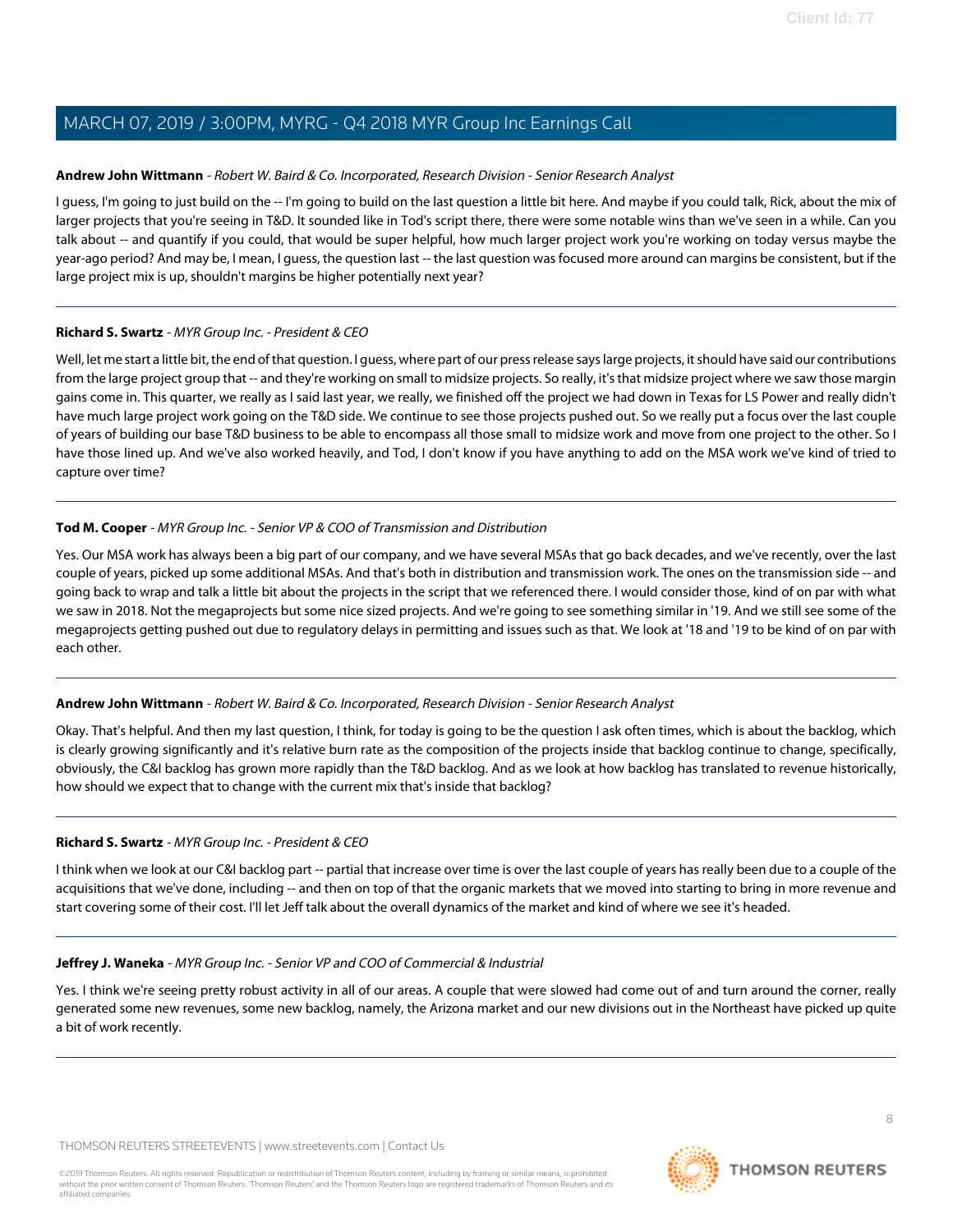#### **Andrew John Wittmann** - Robert W. Baird & Co. Incorporated, Research Division - Senior Research Analyst

Got it. But how does the burn rate of the backlog compare today versus what you've seen over the last year? Is it going to burn faster because it's C&I and presumably they are smaller projects, and so you should expect more revenue conversion for every dollar of backlog? How does this burn today versus history?

#### **Jeffrey J. Waneka** - MYR Group Inc. - Senior VP and COO of Commercial & Industrial

There's a wide mix. There are some fast-tracked projects in the mix, but there are also some that extend out. And I wouldn't consider any different than our traditional revenue burn.

#### **Andrew John Wittmann** - Robert W. Baird & Co. Incorporated, Research Division - Senior Research Analyst

Got it. I guess, my question is, at the consolidated level, though, not specific to the C&I segment, if you look at total backlog, or maybe do it segment by segment. But I'm just trying to get a sense about how much -- I mean, I guess, you gave the 12-month backlog status in the 10-K and that's helpful. But any other color you can give on top of that is kind of what we're looking for.

#### **Betty R. Johnson** - MYR Group Inc. - Senior VP, CFO & Treasurer

Yes, I was just going to say that the backlog of \$187 million going out more than one year, that's -- take that, and you get what we're going to burn in the 2019 upside of our MSA work that's not included in that backlog number.

#### **Richard S. Swartz** - MYR Group Inc. - President & CEO

Only 90 days of the MSA.

## **Betty R. Johnson** - MYR Group Inc. - Senior VP, CFO & Treasurer

Yes, only 90 days is included in there, and not more.

#### **Richard S. Swartz** - MYR Group Inc. - President & CEO

And as we said, the market is very active. So we continue to bid and capture projects that will be additive to that backlog.

#### **Andrew John Wittmann** - Robert W. Baird & Co. Incorporated, Research Division - Senior Research Analyst

Yes. Do you feel like the '19 year has got a disproportionately high level of book-and-burn type of work in it? Or is what you're seeing today still bidding out more than the 12-month period?

#### **Richard S. Swartz** - MYR Group Inc. - President & CEO

I would say we still see the market strong and are continuing to build-out.

#### **Operator**

(Operator Instructions) Our next question is from Noelle Dilts with Stifel.

THOMSON REUTERS STREETEVENTS | [www.streetevents.com](http://www.streetevents.com) | [Contact Us](http://www010.streetevents.com/contact.asp)

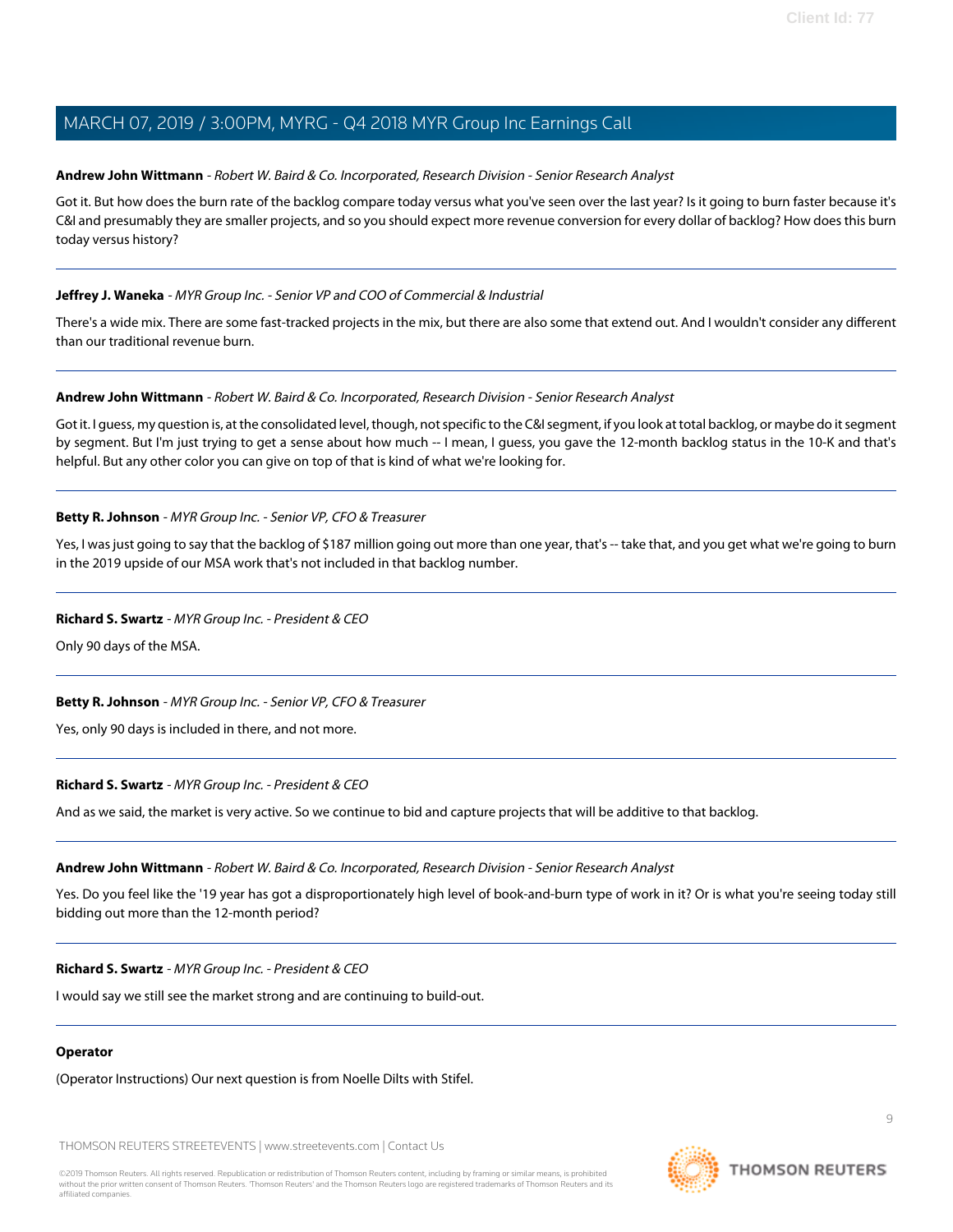#### <span id="page-9-0"></span>**Noelle Christine Dilts** - Stifel, Nicolaus & Company, Incorporated, Research Division - VP & Analyst

So first just on the T&D side. A couple of questions. So first, given that the market has shifted more to some of these -- to more of the small to medium projects, and it sounds like the level of activity there is very robust, but the larger projects are still being pushed out. Are you seeing tougher pricing or contract terms because there are fewer large projects? And then, I guess, what are -- as large projects to start to come out, do you anticipate that they'll be potentially more competitive because there has been this low in the larger project activity?

#### **Richard S. Swartz** - MYR Group Inc. - President & CEO

Okay. I would say on the small to midsize, we're seeing similar competition, similar pricing in most areas to what we've seen over the last couple of years. So we haven't seen contractual terms really tightening up. We haven't seen margin pressures down, but we also haven't seen them increasing. I mean, some areas are increasing a little more due to labor availability. But contractors remain competitive, and they want that next job for their backlog and to grow their company. So we're like everybody else, we're out there competing for the work. And again, where we focus is really on understanding the cost of our projects and then trying to put a fair markup on top of it. As far as the megaprojects go or the larger projects, as we said, those first ones out of the gate could remain very competitive, people could want them. We'll price them, again, understanding our cost, really trying to make sure we focus on that and then put in a fair markup on. I can't say how our competitors will chase those.

#### **Noelle Christine Dilts** - Stifel, Nicolaus & Company, Incorporated, Research Division - VP & Analyst

Right. Okay. And then on the C&I side. A couple of questions. First, what -- how are you thinking about kind of the overall nonresidential construction market outlook? I think there's kind of a mixed view there in terms of how sustainable growth is into 2020? And then given that your greenfield expansion efforts are -- seem to now be contributing to profitability. How are you thinking about kind of the next wave of potential expansion?

## **Richard S. Swartz** - MYR Group Inc. - President & CEO

Okay. I'll start by saying the markets we're in are continuing to see pretty good strength. And so we really -- we're seeing projects right now that we're bidding, that are building in 2020, 2021 timeframe. We continue to chase that. We're doing a lot of preconstruction services on projects, Jeff is, and I'll turn this back to him in a second to kind of discuss that and discuss our organic growth. As we said, we wanted to see our organic growth areas be profitable and be adding to the bottom line net-net as a whole by the beginning of the second quarter of '18. We did start seeing that. We are selective on where we'll go after, and our focus is to really grow up areas we have right now and remain focused on making sure those are profitable and they remain profitable throughout 2019. Jeff, anything else on the market you want to add?

## **Jeffrey J. Waneka** - MYR Group Inc. - Senior VP and COO of Commercial & Industrial

I think things may be shifting some from some nonresidential and other markets are really starting to pick up some steam. We're looking at projects that are out that have 4- and 5-year schedules, and they are large projects with large campus settings that we see that build going on for quite some time. So as Rick said, there's some strong health in different parts of the C&I market.

#### **Operator**

Our next question is from Jon Braatz with Kansas City capital.